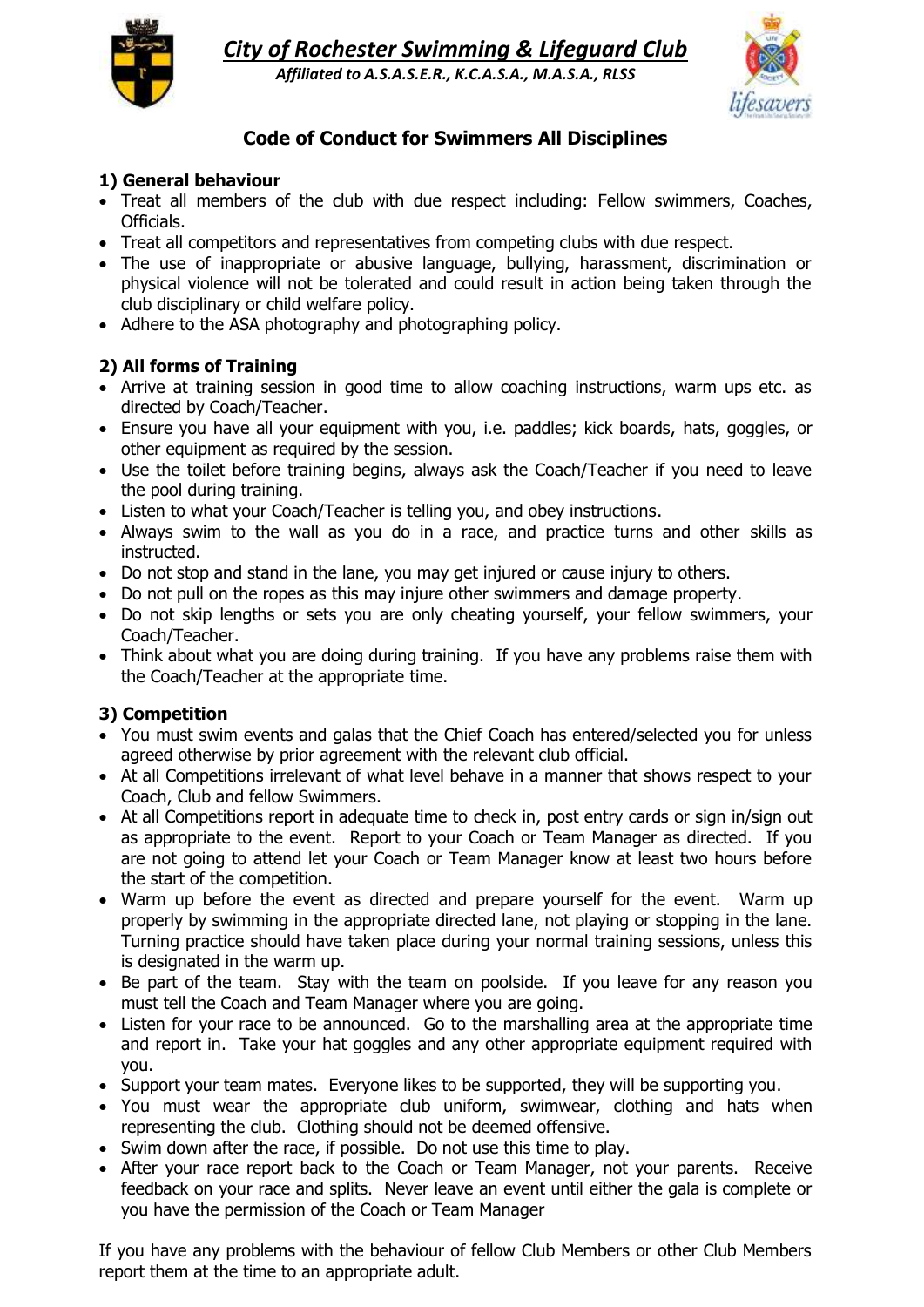



# **Code of Conduct for Parents**

#### **1) Parents are expected to:**

- Complete and return the Health and Consent form as requested by the club and detail any health concerns relevant to the child on the consent form. Any changes in the state of the child's health should be reported to the coach prior to coaching sessions. And ensure the club has up to date contact details for you and any alternative person. Complete and return any other ad hoc forms that from time to time are requested by the club.
- Deliver and collect the child punctually to and from coaching sessions/swim meets. Please inform a member of the committee or coaching staff if there is an unavoidable problem. If the club changes your child's lane and changing times, please remember the change is to provide appropriate levels of training and enable your child to progress and should be facilitated and encouraged at all times.
- Ensure your child is properly and adequately attired for the training session/events including all required equipment, i.e. hats, goggles etc.
- Inform the Coach/WO before a session if your child is to be collected early from a coaching session/meet and if so by whom.
- Encourage your child to obey rules and teach them that they can only do their best.
- Behave responsibly as a spectator at training/meets and treat swimmers, coaches, committee members and parents of yours and other clubs with due respect meeting the ASA commitment to equality, diversity and inclusion.
- Ensure both you and your child do not use inappropriate language or behaviour within the club environment.
- Show appreciation and support your child and all the team members.
- Ensure your child's needs are met in terms of nutritional needs and listen to advice given from the club coach/nutritionist.
- Support the club coach and committee appropriately and raise any concerns you have in an appropriate manner. Details of the club W/O are available at the club reception desk or through the Secretary.
- Do not enter poolside unless requested to do so or in an emergency. If you wish to have a discussion with the coach check with the club Welfare Officer or Secretary how this can be arranged.
- Most of all help your child enjoy the sport and achieve to the best of their ability.
- If your child is under the age of 8 years, the parent/carer should remain in the building.
- Adhere to the ASA photography and photographing policy.

#### **2) The club will undertake to:**

- Inform you at once if your child is ill and ensure their wellbeing until you or a designated/authorised person by you is able to collect him/her.
- Ensure good child protection guidelines are followed at all times to keep your child safe.
- Ensure all activities are properly supervised/taught/coached and consent is obtained for any activity outside of that previously agreed.

#### **3) The parent has a right to:**

- Make a complaint to the club if they feel the club or a member of the club is not acting appropriate to ASA/club laws and rules. Details of how to do this can be obtained from the club Welfare Officer.
- Make a complaint on behalf of their child to the ASA.
- Any misdemeanours and breach of this code of conduct will be dealt with by the club.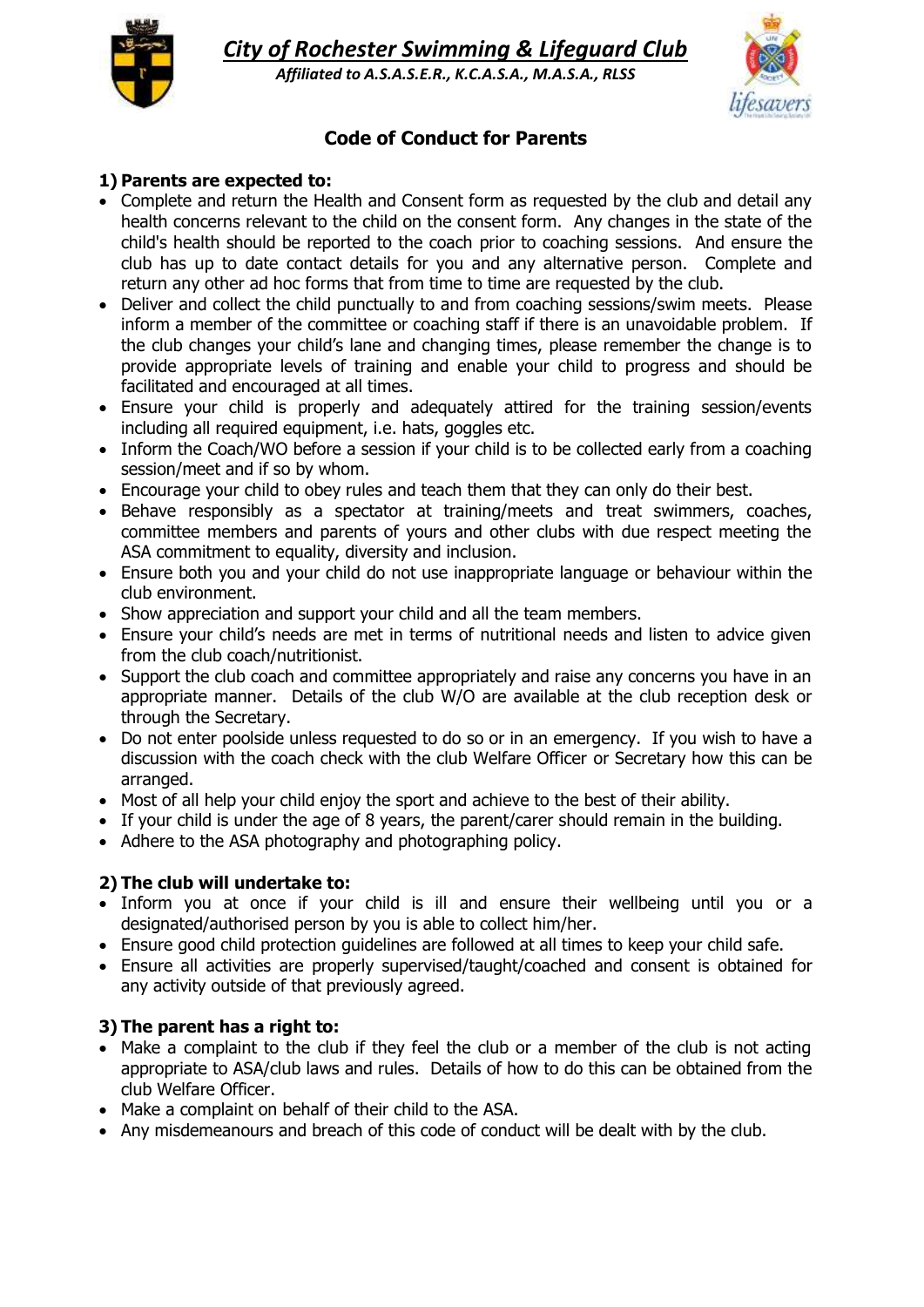

*City of Rochester Swimming & Lifeguard Club*

*Affiliated to A.S.A.S.E.R., K.C.A.S.A., M.A.S.A., RLSS*



## **Code of Conduct for Swimming Coaches and Teachers**

## **The Teacher/Coach must:-**

- Put the well-being, health and safety of all members above all considerations including developing performance.
- At all times adhere to the ASA Code of Ethics, Rules and Regulations.
- At all times adhere to Wavepower the ASA Child Safeguarding Policy and Procedures.
- At all times adhere to the ASA Equality Policy.
- Consistently display high standards of behaviour and appearance.
- Treat all swimmers with respect and dignity, value their worth and treat everyone equally, recognising their needs and abilities within the context of their sport.
- Develop an appropriate working relationship with swimmers based on mutual trust and respect.
- Always ensure that all teaching, coaching and competition programmes are appropriate for the age, ability and experience of the individual swimmer.
- Always identify and meet the needs of the individual swimmer as well as the needs of the team/squad.
- Be fair and equal in team and training squad selection.
- Never exert undue influence to obtain personal benefit of reward. In particular, coaches must not use their position to establish or pursue a sexual or improper relationship with an athlete or someone close to them.
- Encourage and guide swimmers to accept responsibility for their own behaviour or performance.
- Continue to seek and maintain their own professional development in all areas in relation to coaching and teaching children.
- Treat all information of a personal nature about individual swimmers as confidential, except in circumstances where to do so will allow the child to be placed at risk or harm or continue to be at risk or harm.
- Encourage all swimmers to obey the spirit of the rules and regulations both in and out of the pool.
- Co-operate fully with other specialists (e.g. other coaches, officials, sport scientists doctors, and physiotherapists) in the best interests of the swimmer.
- Never encourage or condone swimmers, volunteers, officials or parents to violate the rules of the club or the sport and report any violations appropriately.
- Observe the authority and decision of the officials and only question those decisions in an appropriate manner.
- Treat all competitors and other club teams with respect, whether that is in victory or defeat and encourage all team members and fellow club members to do the same.
- Refer all concerns of a child safeguarding nature in line with procedures detailed in Wavepower 2012/15.
- Adhere to the ASA photography and photographing policy.